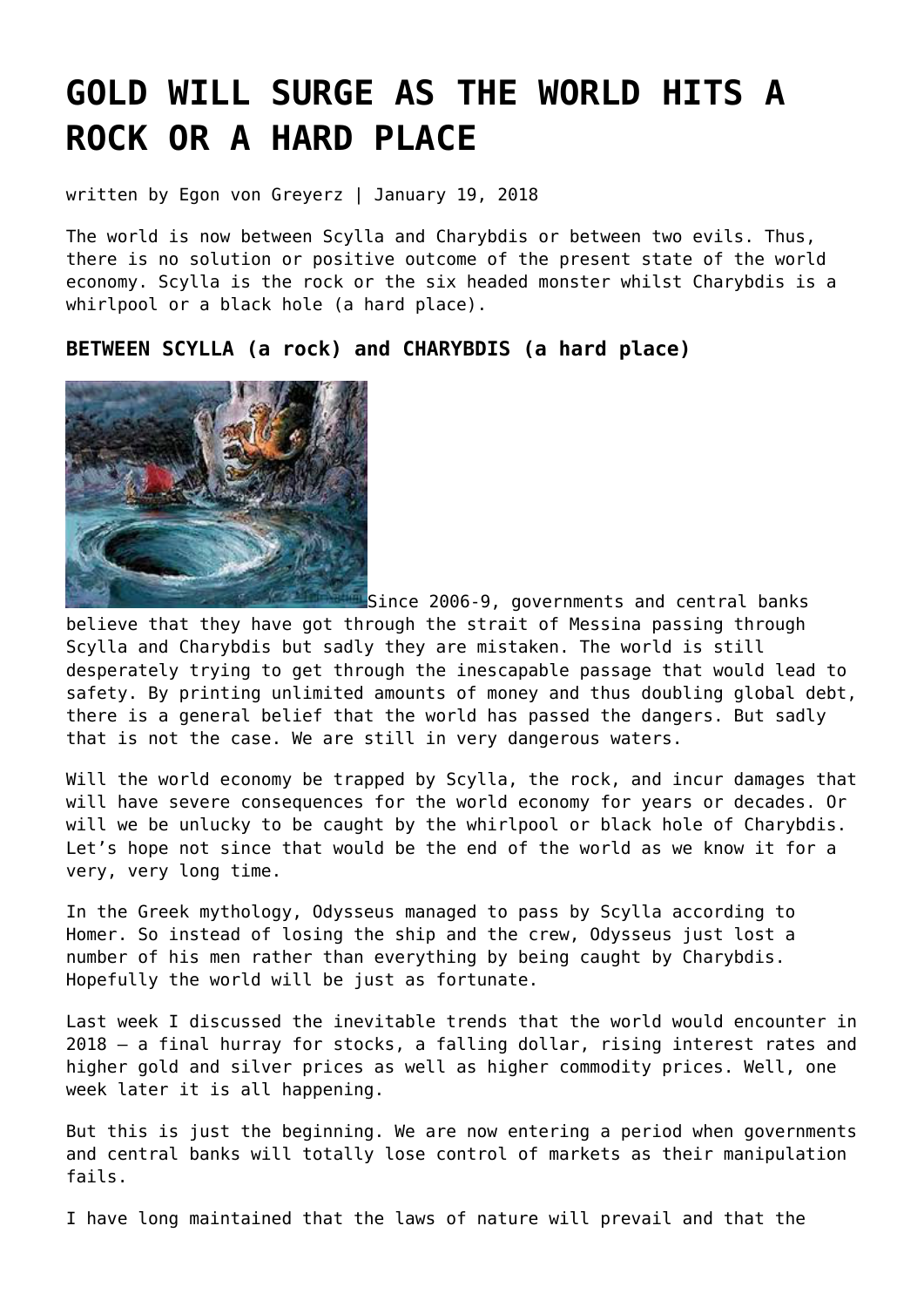manipulation we have have seen in markets in the last couple of decades would fail.

In the last week I had an experience that confirmed the power of the laws of nature. This is a power that is so strong that once it is triggered, no government or central bank can stop it however much fake news, trillions of money printing or market manipulation they throw at the problem.

# **AN UNSTOPPABLE AVALANCHE WILL HIT THE WORLD**



Last weekend I was in the Swiss Alps in the village of Zermatt at the base of the famous Matterhorn. For several days we had a relentless snowfall not seen for decades. The snow blocked the access to the village both by train and road for several days. The force of this avalanche was of a magnitude that destroyed everything in its way.

This is exactly what we will experience in the world economy and financial markets in coming years. Most avalanches occur spontaneously due to the increased load of snow. Eventually that last snowflake and the weight of the snow triggers the avalanche. Money printing, fake news, and government manipulation has temporarily managed to set aside the laws of nature but eventually the truth will win. The force of the financial avalanche coming will be similar to the the avalanche we just had in Zermatt. It is so powerful that everything in its way will be destroyed. And no human intervention can stop it. At the end of this article there is a link to the avalanche in Zermatt.

## **THE LAWS OF NATURE WILL PREVAIL**

The truth is that a manipulative elite has managed to totally destroy the natural forces of ebb and tide. There are natural cycles in nature that move gently between peaks and troughs. These cycles are self-correcting without any human interference or manipulation. But there are times in history when mankind want to play god and endeavour to set aside the laws of nature. This is what the world has experienced in the last 100 years with an elite interfering with the natural forces of supply and demand by manipulating the economy and financial markets. They have skilfully done this for a century without taking responsibility for the consequences.

In the next few years, the world will experience the repercussions of the disastrous mismanagement of the world economy that governments and the elite have inflicted.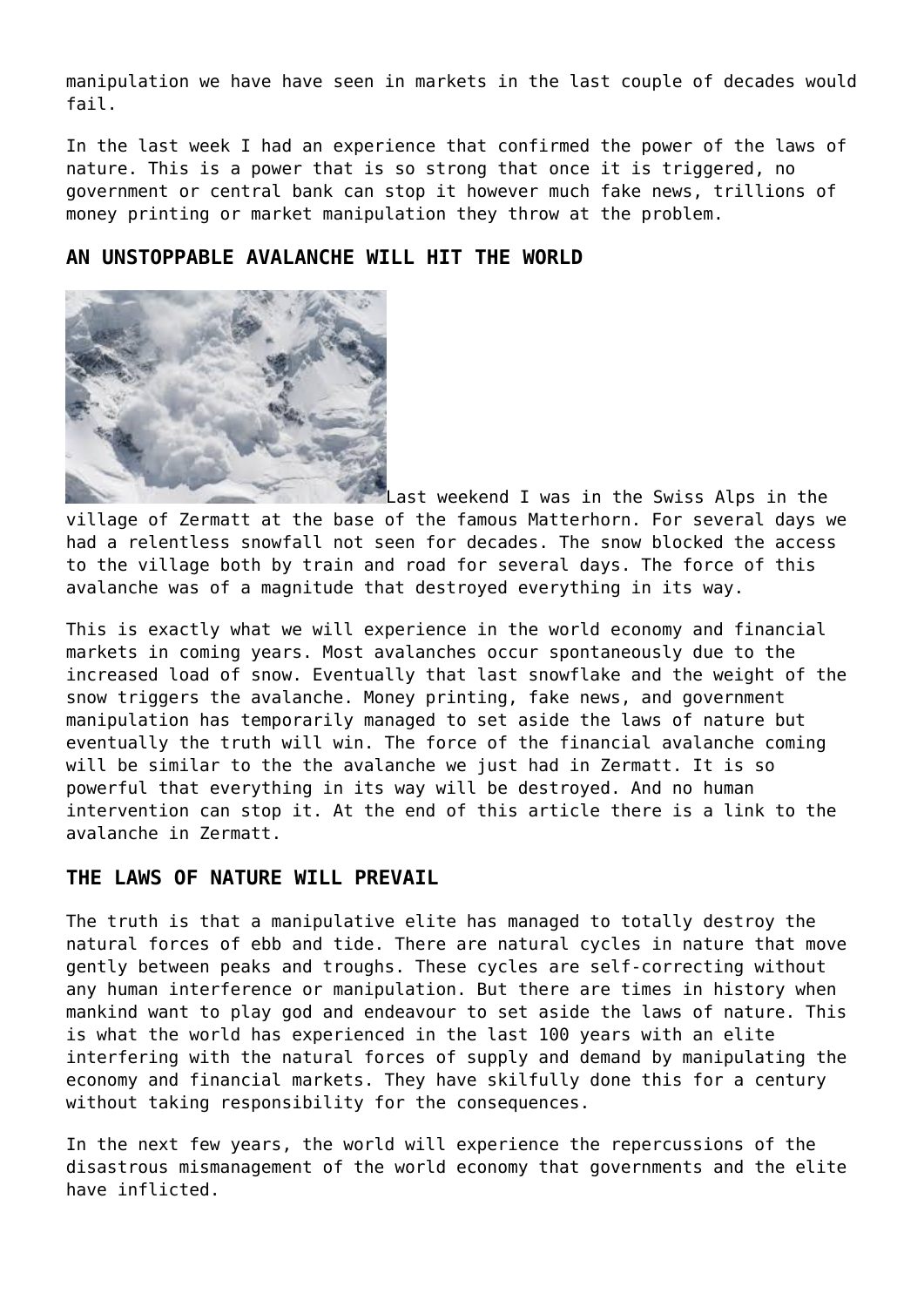We are now reaching the point when lies, money printing, artificial interest rates or any other form of manipulation will cease to have any effect. The sheer force of the avalanche will kill all fake manoeuvres. And as the avalanche crushes anything in its way, it will pulverise the financial system, stock markets, bond markets as well as all markets that have been inflated or manipulated by a crooked elite. This means that banks will either go bust or that the money will be worthless due to unlimited money printing. Stocks will go down by 90% or more in real terms, bonds will be worthless, social security will not exist, pensions will be wiped out and property values will decline by 75% to 95% in real terms.

This is the magnitude of the avalanche that the world is likely to experience in coming years. Could I be wrong. Well, I hope I will be. But sadly I fear I will be right. The only question is if governments and central banks can delay it for another few years or if the force of the avalanche is too strong this time.

### **GLOBAL DEBT AND ASSET BUBBLES WILL IMPLODE**

One thing is certain, global debt at \$240 trillion plus unfunded liabilities of \$250 trillion and derivatives of \$1.5 quadrillion which is risk totalling \$2 quadrillion can never be repaid. However it happens and however long it takes, the debt must be eliminated. And once it is, all the assets linked to this debt will also implode. But before the implosion, we are likely to have hyperinflation as desperate governments hopelessly attempt to inflate the debt away.

The world can never start a new growth phase without first having got rid of the debt. That will inevitably lead to poverty, famine, social unrest, war and misery. But unfortunately that is the consequence of the disastrous mismanagement of the world economy in the last 100 years.

#### **CRITICAL STEPS TO TAKE**

So what can we all do in the meantime. Here are a few tips:

- Get out of the stock market on the coming final rally
- Get out of the bond market
- Get out of debt
- Get out of investment property
- Don't depend on a pension system which is likely to fail
- Don't expect the government to look after you
- If you lose your job, plan how you can survive. There are lots of services that are in demand in a depression.
- If you have savings, don't keep them in the banking system
- Hold gold and silver outside the banking system
- Family and friends are extremely important in difficult times. Create a circle of mutual dependence and trust.

There is of course a lot more people can do to prepare. Jim Sinclair has covered it very well in his GOTS (get out of the system) on the JSMineset.com site.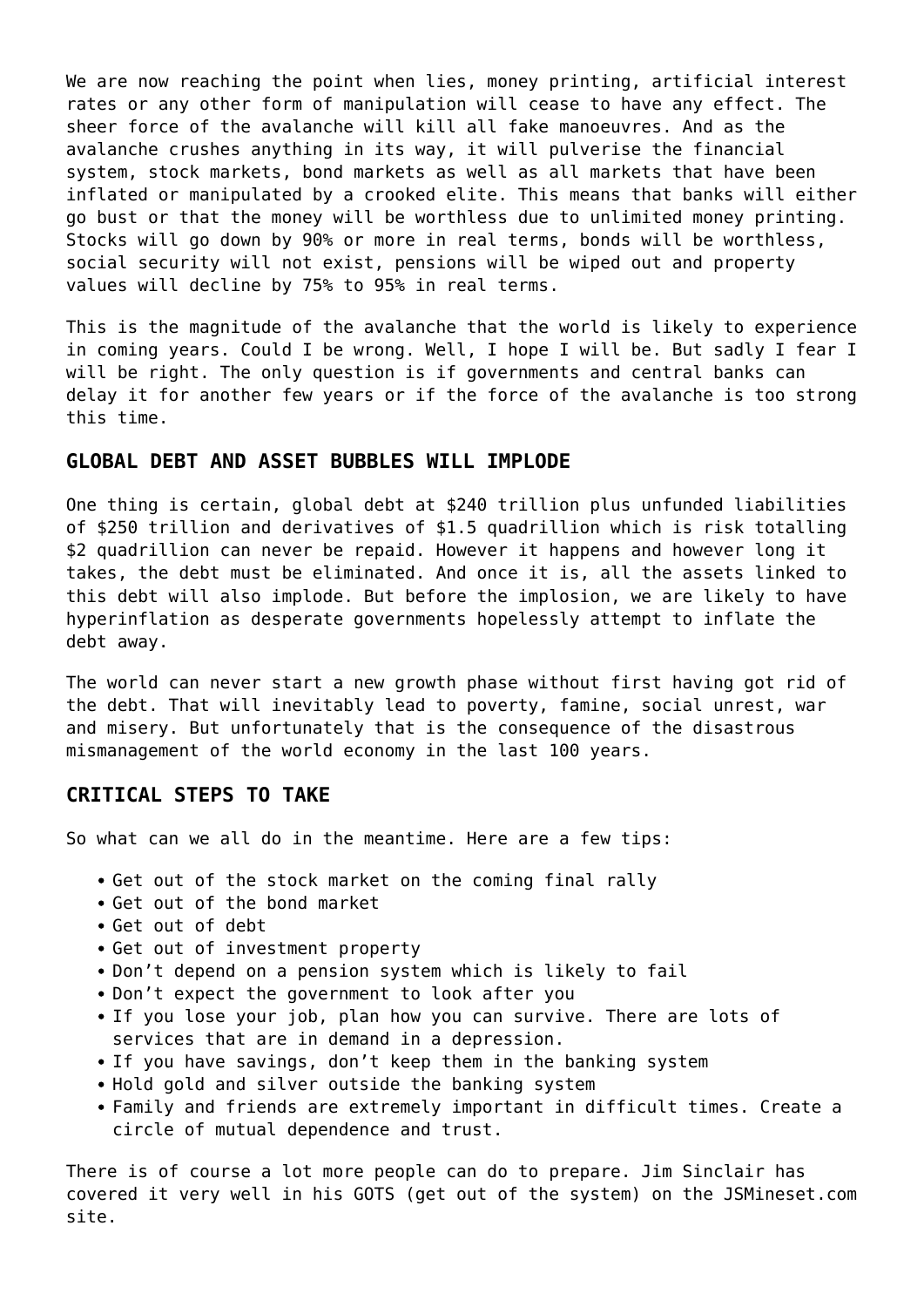All of this might sound depressing. As I said, let's hope it won't happen but be prepared for that it could.

Remember that the world has survived unlimited crises throughout history and whatever happens in the coming years is not going to be the end of the world. But be prepared for the coming avalanche and try to navigate carefully to avoid the worst risks of Scylla and Charybdis. Remember that bad times have many benefits also. The golden calf or material things become less important. Instead relationships, friendship, and helping others become a priority. This will alleviate the hardship that most of us will suffer.

The trends that I discussed in last week's article are now accelerating. Over the last few weeks, we have seen very significant moves in the dollar index and the precious metals. The dollar index is now under 91 and has broken support. Next major support is 70 but that will also be broken on the way to at least 40.



#### **DOLLAR INDEX 1998 – 2018**

**GOLD – NEW HIGH IN 2018**